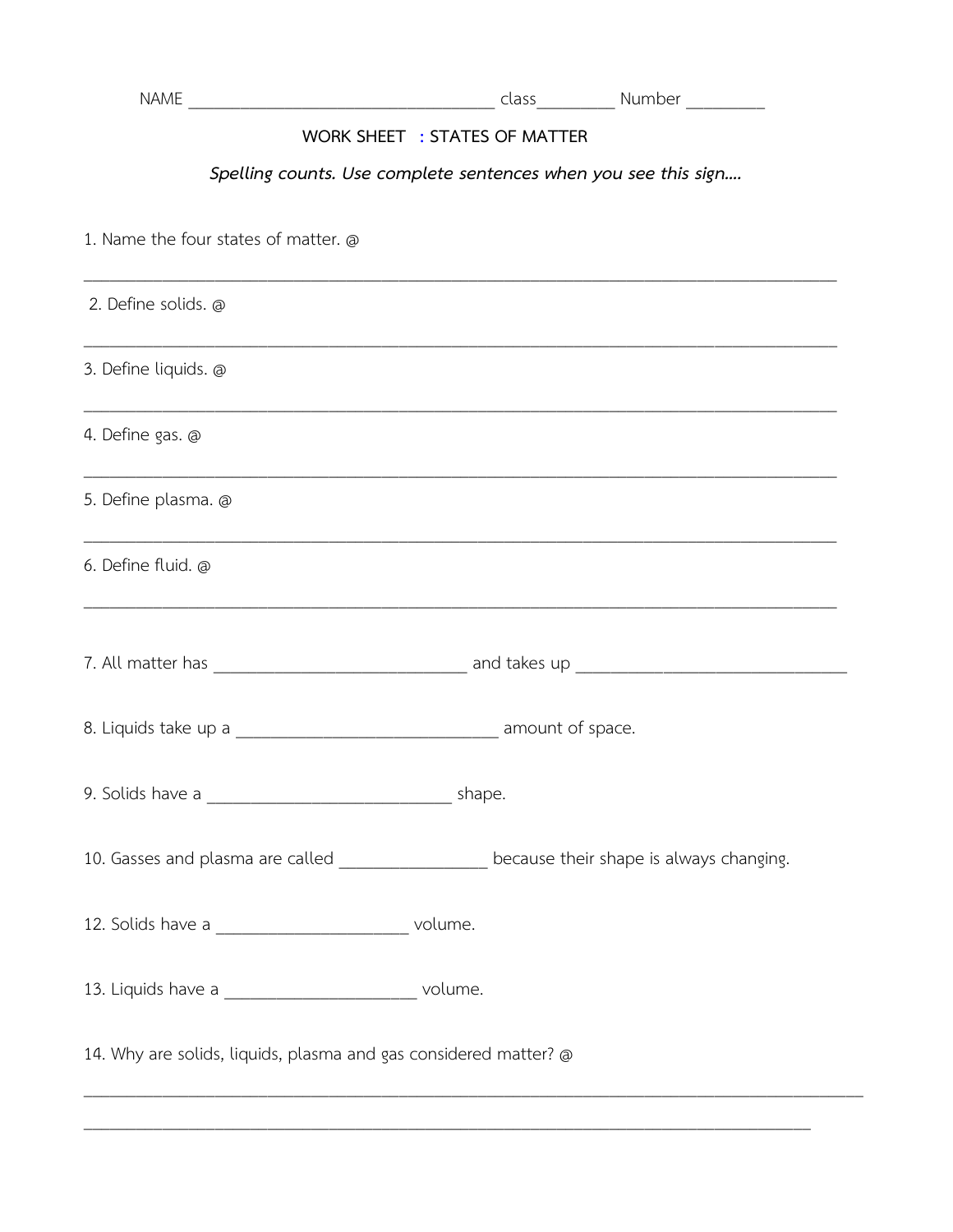15. Is water the only liquid? If not, name 5 more. @

16. Is a rock the only solid? If not, name 5 more. @

17. Is air the only gas? If not, name 5 more. @

18. What does "definite" mean? @

19. What is the most important liquid to living things? @

20. What is the most important solid to living things? @

21. What is the most important gas to living things? @

22. A containers and and takes the shape of their containers.

\_\_\_\_\_\_\_\_\_\_\_\_\_\_\_\_\_\_\_\_\_\_\_\_\_\_\_\_\_\_\_\_\_\_\_\_\_\_\_\_\_\_\_\_\_\_\_\_\_\_\_\_\_\_\_\_\_\_\_\_\_\_\_\_\_\_\_\_\_\_\_\_\_\_\_\_\_\_\_\_\_\_\_\_\_

\_\_\_\_\_\_\_\_\_\_\_\_\_\_\_\_\_\_\_\_\_\_\_\_\_\_\_\_\_\_\_\_\_\_\_\_\_\_\_\_\_\_\_\_\_\_\_\_\_\_\_\_\_\_\_\_\_\_\_\_\_\_\_\_\_\_\_\_\_\_\_\_\_\_\_\_\_\_\_\_\_\_\_\_\_

\_\_\_\_\_\_\_\_\_\_\_\_\_\_\_\_\_\_\_\_\_\_\_\_\_\_\_\_\_\_\_\_\_\_\_\_\_\_\_\_\_\_\_\_\_\_\_\_\_\_\_\_\_\_\_\_\_\_\_\_\_\_\_\_\_\_\_\_\_\_\_\_\_\_\_\_\_\_\_\_\_\_\_\_\_

\_\_\_\_\_\_\_\_\_\_\_\_\_\_\_\_\_\_\_\_\_\_\_\_\_\_\_\_\_\_\_\_\_\_\_\_\_\_\_\_\_\_\_\_\_\_\_\_\_\_\_\_\_\_\_\_\_\_\_\_\_\_\_\_\_\_\_\_\_\_\_\_\_\_\_\_\_\_\_\_\_\_\_\_\_

\_\_\_\_\_\_\_\_\_\_\_\_\_\_\_\_\_\_\_\_\_\_\_\_\_\_\_\_\_\_\_\_\_\_\_\_\_\_\_\_\_\_\_\_\_\_\_\_\_\_\_\_\_\_\_\_\_\_\_\_\_\_\_\_\_\_\_\_\_\_\_\_\_\_\_\_\_\_\_\_\_\_\_\_\_\_

\_\_\_\_\_\_\_\_\_\_\_\_\_\_\_\_\_\_\_\_\_\_\_\_\_\_\_\_\_\_\_\_\_\_\_\_\_\_\_\_\_\_\_\_\_\_\_\_\_\_\_\_\_\_\_\_\_\_\_\_\_\_\_\_\_\_\_\_\_\_\_\_\_\_\_\_\_\_\_\_\_\_\_\_\_\_

\_\_\_\_\_\_\_\_\_\_\_\_\_\_\_\_\_\_\_\_\_\_\_\_\_\_\_\_\_\_\_\_\_\_\_\_\_\_\_\_\_\_\_\_\_\_\_\_\_\_\_\_\_\_\_\_\_\_\_\_\_\_\_\_\_\_\_\_\_\_\_\_\_\_\_\_\_\_\_\_\_\_\_\_\_\_

23. A **will not take the shape of its container.** 

24. A  $\hspace{1.6cm}$  will fill the entire container.

25. A \_\_\_\_\_\_\_\_\_\_\_\_\_\_\_\_\_\_\_\_\_\_\_ will flow only sideways and down.

26. A \_\_\_\_\_\_\_\_\_\_\_\_\_\_\_\_\_\_\_\_\_\_\_\_\_\_ is usually flat on top.

27. A  $\blacksquare$  changes its volume constantly.

28. A **Late 28.** A **28.** A **28.** A

29. \_\_\_\_\_\_\_\_\_\_\_\_\_\_\_\_\_, \_\_\_\_\_\_\_\_\_\_\_\_\_\_\_\_\_ , \_\_\_\_\_\_\_\_\_\_\_\_\_\_\_\_\_\_\_ all have mass. (It rhymes!)

30. A \_\_\_\_\_\_\_\_\_\_\_\_\_\_\_\_\_\_\_\_ can flow upward.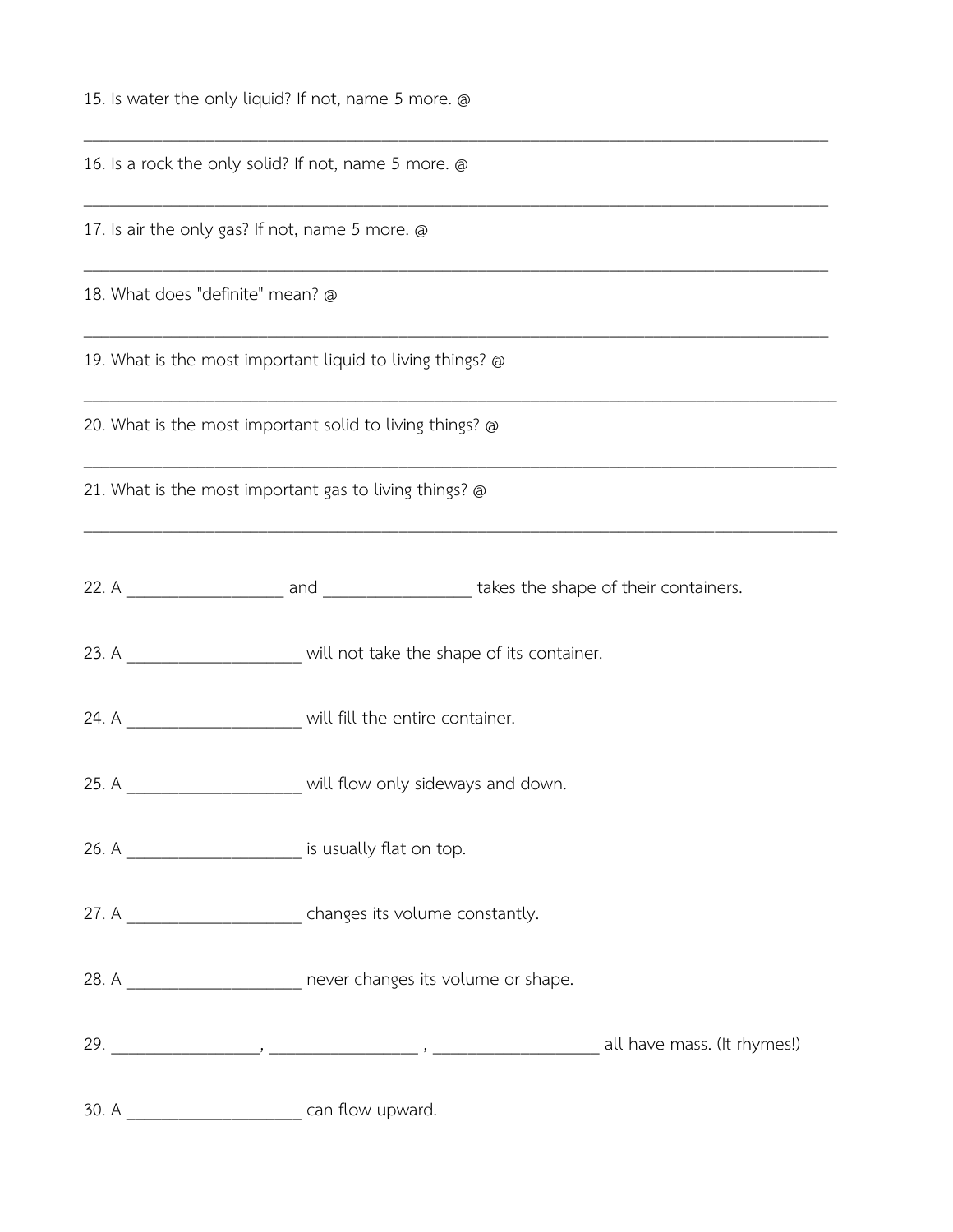31. Can two (or more) types of matter occupy the same space at the same time? @

\_\_\_\_\_\_\_\_\_\_\_\_\_\_\_\_\_\_\_\_\_\_\_\_\_\_\_\_\_\_\_\_\_\_\_\_\_\_\_\_\_\_\_\_\_\_\_\_\_\_\_\_\_\_\_\_\_\_\_\_\_\_\_\_\_\_\_\_\_\_\_\_\_\_\_\_\_\_\_\_\_\_\_\_\_\_

\_\_\_\_\_\_\_\_\_\_\_\_\_\_\_\_\_\_\_\_\_\_\_\_\_\_\_\_\_\_\_\_\_\_\_\_\_\_\_\_\_\_\_\_\_\_\_\_\_\_\_\_\_\_\_\_\_\_\_\_\_\_\_\_\_\_\_\_\_\_\_\_\_\_\_\_\_\_\_\_\_\_\_\_\_\_

\_\_\_\_\_\_\_\_\_\_\_\_\_\_\_\_\_\_\_\_\_\_\_\_\_\_\_\_\_\_\_\_\_\_\_\_\_\_\_\_\_\_\_\_\_\_\_\_\_\_\_\_\_\_\_\_\_\_\_\_\_\_\_\_\_\_\_\_\_\_\_\_\_\_\_\_\_\_\_\_\_\_\_\_\_\_

\_\_\_\_\_\_\_\_\_\_\_\_\_\_\_\_\_\_\_\_\_\_\_\_\_\_\_\_\_\_\_\_\_\_\_\_\_\_\_\_\_\_\_\_\_\_\_\_\_\_\_\_\_\_\_\_\_\_\_\_\_\_\_\_\_\_\_\_\_\_\_\_\_\_\_\_\_\_\_\_\_\_\_\_\_\_

\_\_\_\_\_\_\_\_\_\_\_\_\_\_\_\_\_\_\_\_\_\_\_\_\_\_\_\_\_\_\_\_\_\_\_\_\_\_\_\_\_\_\_\_\_\_\_\_\_\_\_\_\_\_\_\_\_\_\_\_\_\_\_\_\_\_\_\_\_\_\_\_\_\_\_\_\_\_\_\_\_\_\_\_\_\_

32. What is hardest state of matter? @

33. What is the softest state of matter? @

34. What is the state of matter that is most fun? (To you) Why? @

35. What are odor, color, weight, shape, sound and hardness? @

## *Put the following materials and objects into the column of their natural state of*

## *matter.*

| Rock             | Electric sparks | <b>Brick</b>    |
|------------------|-----------------|-----------------|
| Pepsi            | Tomato juice    | Laser light     |
| Carbon Dioxide   | Football        | Wire            |
| Lightning        | Vacuum cleaner  | Sweat           |
| Blood            | Milk Hydrogen   | Oxygen          |
| Bad breath       | Steam           | Smoke           |
| Smell of popcorn | Chicken         | Car exhaust     |
| Fire Flames      | Sand            | Aurora Borealis |
| Air              | Spit            |                 |
| Nitrogen         | Rain            |                 |
| Water            | Crayola         |                 |
| Alcohol          | Spoon           |                 |
| Rope             | Sun's corona    |                 |
|                  | Beer            |                 |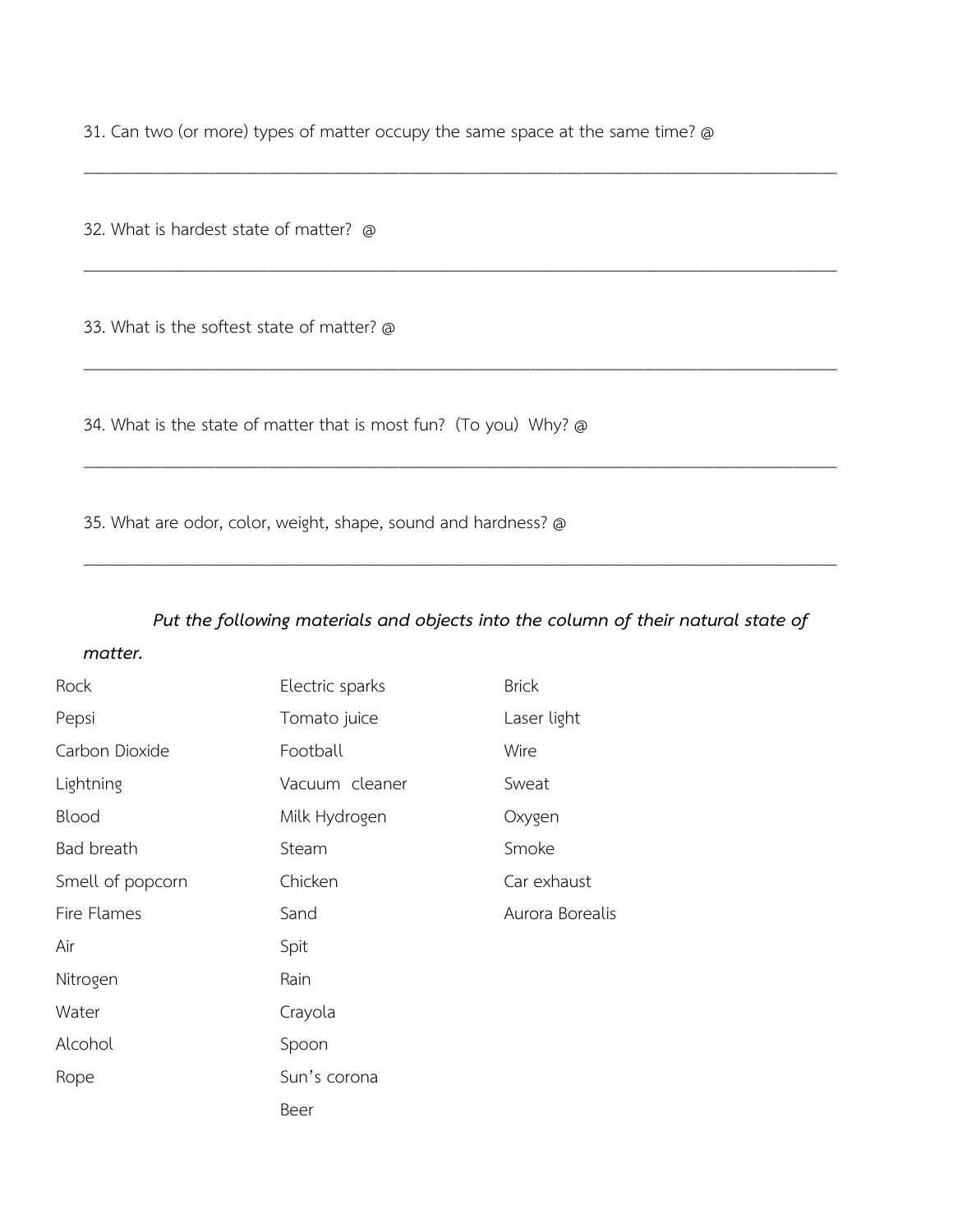| <b>SOLID</b> | <b>LIQUID</b> | <b>GAS</b> | <b>PLASMA</b> |
|--------------|---------------|------------|---------------|
|              |               |            |               |
|              |               |            |               |
|              |               |            |               |
|              |               |            |               |
|              |               |            |               |
|              |               |            |               |
|              |               |            |               |
|              |               |            |               |
|              |               |            |               |
|              |               |            |               |

| <b>Vocabulary</b> |                          |                       |                 |
|-------------------|--------------------------|-----------------------|-----------------|
| Contracts         | Kinetic molecular theory | Move around quickly   | State of matter |
| Expands           | Mass                     | Slide past each other | Vibrate         |
| Faster            | Matter                   | Slower                | Volume          |

Use your notes from pages  $1 - 2$  and the terms in the vocabulary box to fill in the blanks for the following nine questions. You will not need to use every term.

1) is the amount of matter that makes up something.

2) is the amount of space that a material takes up.

3) Anything that has mass and volume is called \_\_\_\_\_\_\_\_\_\_\_\_\_\_\_\_\_\_\_\_\_\_\_\_\_\_\_\_\_\_\_\_\_\_

the control of the control of the control of

5) Particles in a solid are packed so close together they can only \_\_\_\_\_\_\_\_\_\_\_\_\_\_\_\_\_\_\_\_\_\_\_\_.

6) Particles in a liquid can service of the state of the state of the state of the state of the state of the state of the state of the state of the state of the state of the state of the state of the state of the state of 7) Particles in a gas can

8) When you remove energy from particles they move and the matter and the matter

9) The explains how particles act when their spacing and movement change.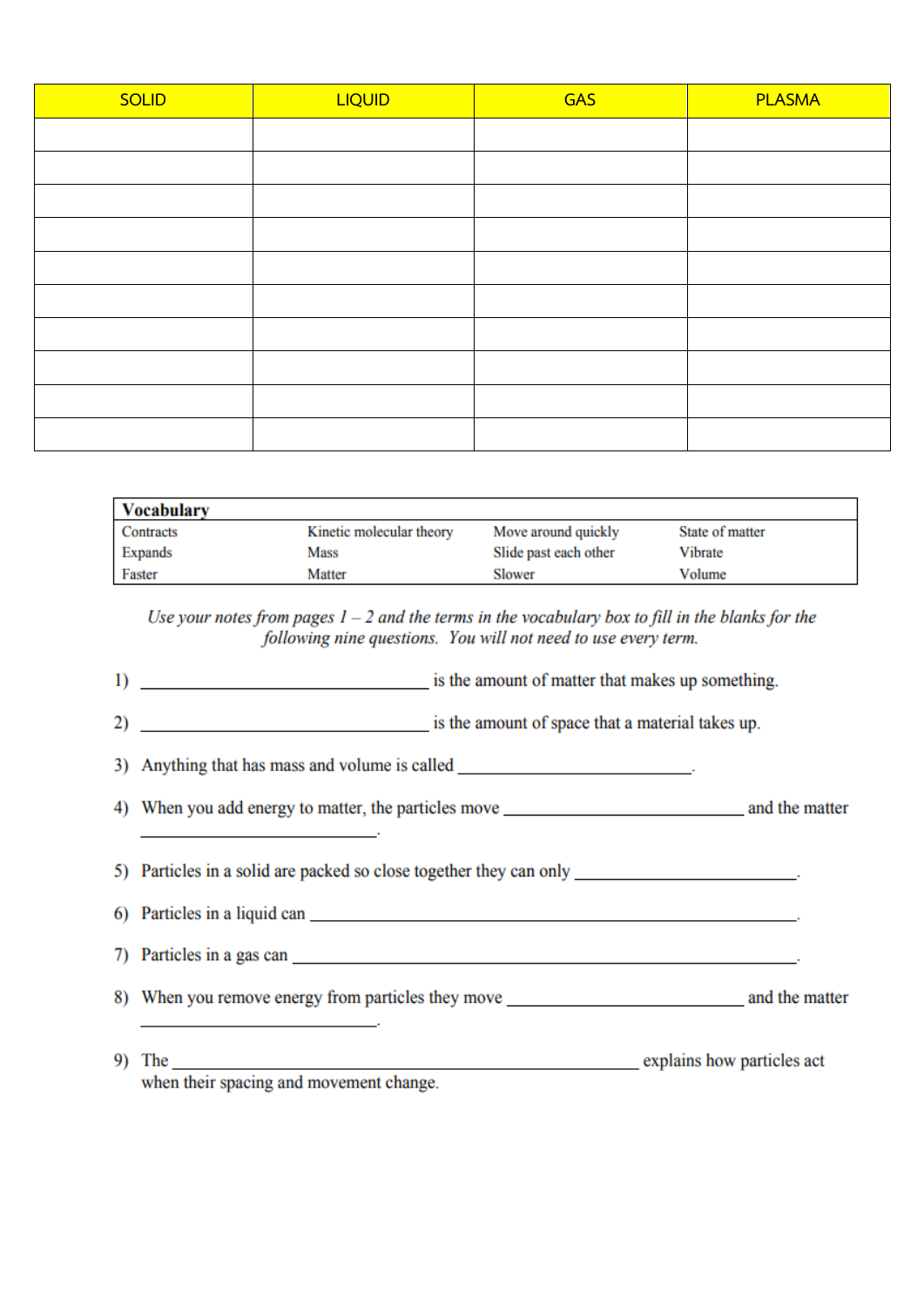**Choose an answer and You will receive your score and answers at the end.**

- 1. What are the characteristics of a gas?
	- a. A state of matter that has free electrons.
	- b. A state of matter that conducts electricity well.
	- c. A state of matter that has both a fixed volume and shape.
	- d. A state of matter that does not have a definite volume or shape.
	- e. A state of matter that has a definite volume but not a definite shape.
- 2. What are the properties of a solid?
	- a. A state of matter that has a definite volume but not a definite shape.
	- b. A state of matter that does not have a definite volume or shape.
	- c. A state of matter that has both a fixed volume and shape.
	- d. A state of matter that conducts electricity well.
	- e. A state of matter similar to gas that has free electrons.
- 3. What are the characteristics of a liquid?
	- a. A state of matter that has a definite volume but not a definite shape.
	- b. A state of matter that does not have a definite volume or shape.
	- c. A state of matter that has both a fixed volume and shape.
	- d. A state of matter that conducts electricity well.
	- e. A state of matter similar to gas that has free electrons.
- 4. When water vapor gets cold, it turns to a...
	-
	- a. Liquid b. Solid c. Raindrop d. Ice

- 5. What is an example of a solid turning into another state of matter?
	- a. Breaking a chair into pieces b. Adding food coloring to water
	- c.Tearing a piece of paper d. Water freezing
- 6. What state of matter does this picture show?
	- a. Liquid b. Gas
	- c. Solid d. Matter
- 7. What are the three stages of the water cycle?
	- a. Evaporation, Condensation, Precipitation
	- b. Solid, Liquid, Gas
	- c. Evaporation, Precipitation, Sleet
	- d. Clouds, Water, Precipitation



**The Water Cycle**